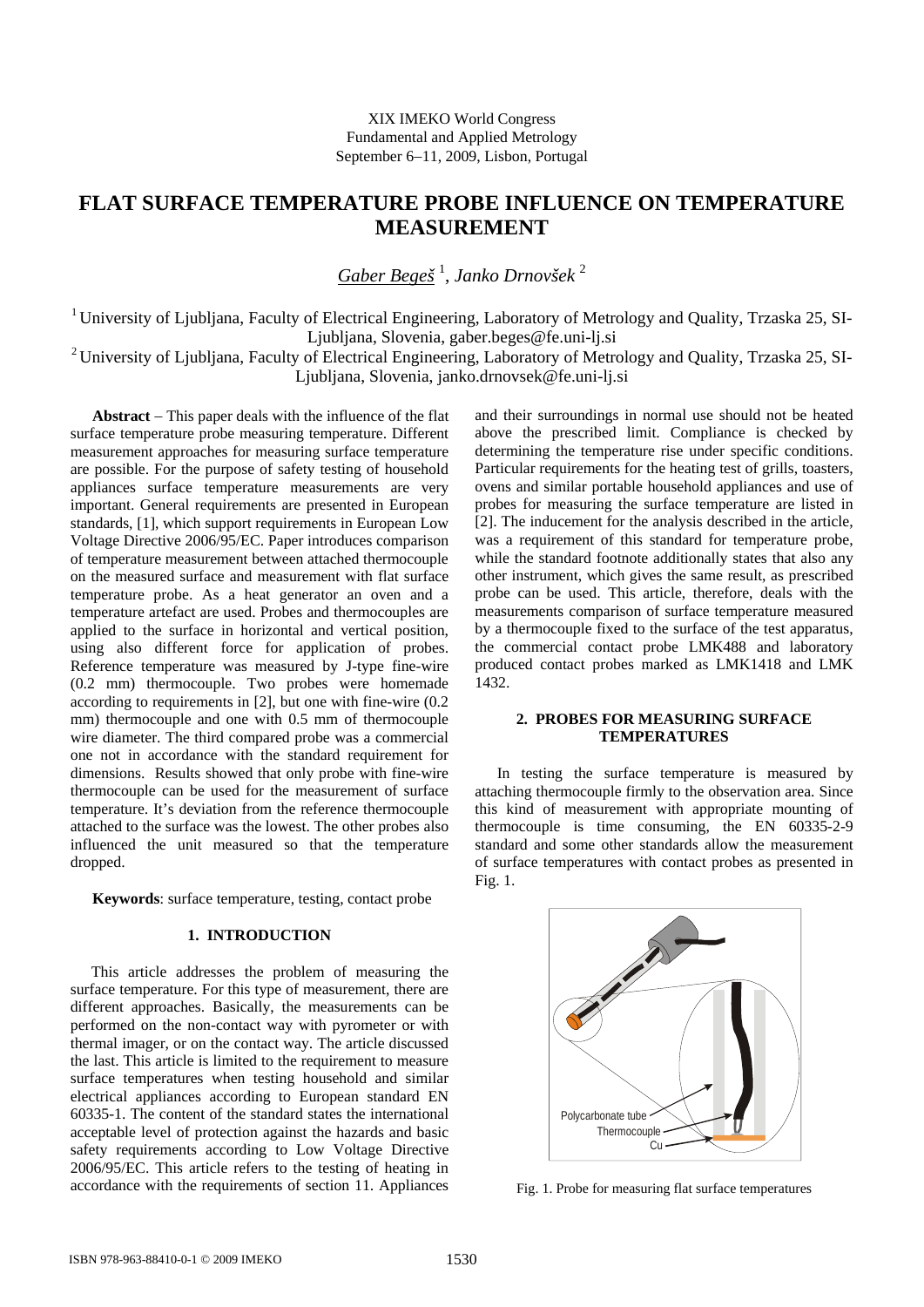Requirements for this probe are listed in [2]. The probe shall consist of polycarbonate tube with internal diameter of 3 mm, outer diameter 5 mm and with the adapter for dynamometer. On the tube copper plate with diameter of 5 mm and with thickness of 0.5 mm is attached. On this plate Type K thermocouple wire with a diameter of 0.3 mm is mounted. In a comparative measurement as a reference thermometer, glued on the surface, a J-type thermocouple, with wire diameter of 0.2 mm, marked as LMK BTC 06-01, was used. It was connected to the data acquisition system to automatically detect the temperature. The measured temperature of the thermocouple was compared with the temperature measured by contact probes shown in Fig. 2:

- Probe symbol: LMK488

Commercial contact probe T120-2 9H with display ALMENO 2290-2 with 3 mm, contact surface diameter,

- Probe symbol: LMK1418

requirements of the standard. Deviation from the Laboratory created the probe in accordance with the requirements is thickness of the thermocouple wire, which is 0.5 mm instead of at least 0.3 mm,

- Probe symbol: LMK1432

Laboratory created the probe in accordance with the requirements of the standard. Thermocouple wire diameter is 0.2 mm.



Fig. 2. Contact probes used in the comparison

### *2.1. C alibration of compared contact probes*

Contact probe calibration was carried out in accredited calibration laboratory in the range from  $0 \degree$  C to 125  $\degree$  C. Fig . 3 shows the deviations of all three probes.



Fig. 3. Temperature deviations of probes

Probe LMK1418 with thickest wire has the smallest deviation, the maximum deviation, however has the LMK1432 probe. The expanded measurement uncertainty (k  $= 2$ ) given in the calibration certificate for each probe is 0.6 ° C for LMK488, for the LMK1418 probe 0.2 ° C, for the LMK1432 probe 0.3 ° C and for the reference thermocouple  $0.7 \degree$  C.

Correction for thermocouple, which is attached to the surface, is already included in the displayed value, as well as corrections for LMK1418 probe while corrections for LMK488 and LMK143 probes are not taken into account in the recorded result, but later in the evaluation of the results.

## **3. COMPARISON REALIZATION**

Measurement of surface temperatures, we carried out using the temperature artefact and the electric oven, which is the practical application of probes (Fig. 4).



Fig. 4. Measurement on the oven and on the temperature artefact

Measurements were carried out using the contact probes in the horizontal and vertical directions in the immediate vicinity of the fixed thermocouple (Fig. 5 and Fig. 6).



Fig. 5. The position of the probe during measurement horizontally and vertically on the oven

During testing, pressure by means of a dynamometer with a force of  $4 N \pm 1 N$  and the increased pressure to force  $30 N \pm 1 N$  were applied. No significant change of the results was found out, except for the probe LMK488, which is mainly attributed due to relatively small contact area.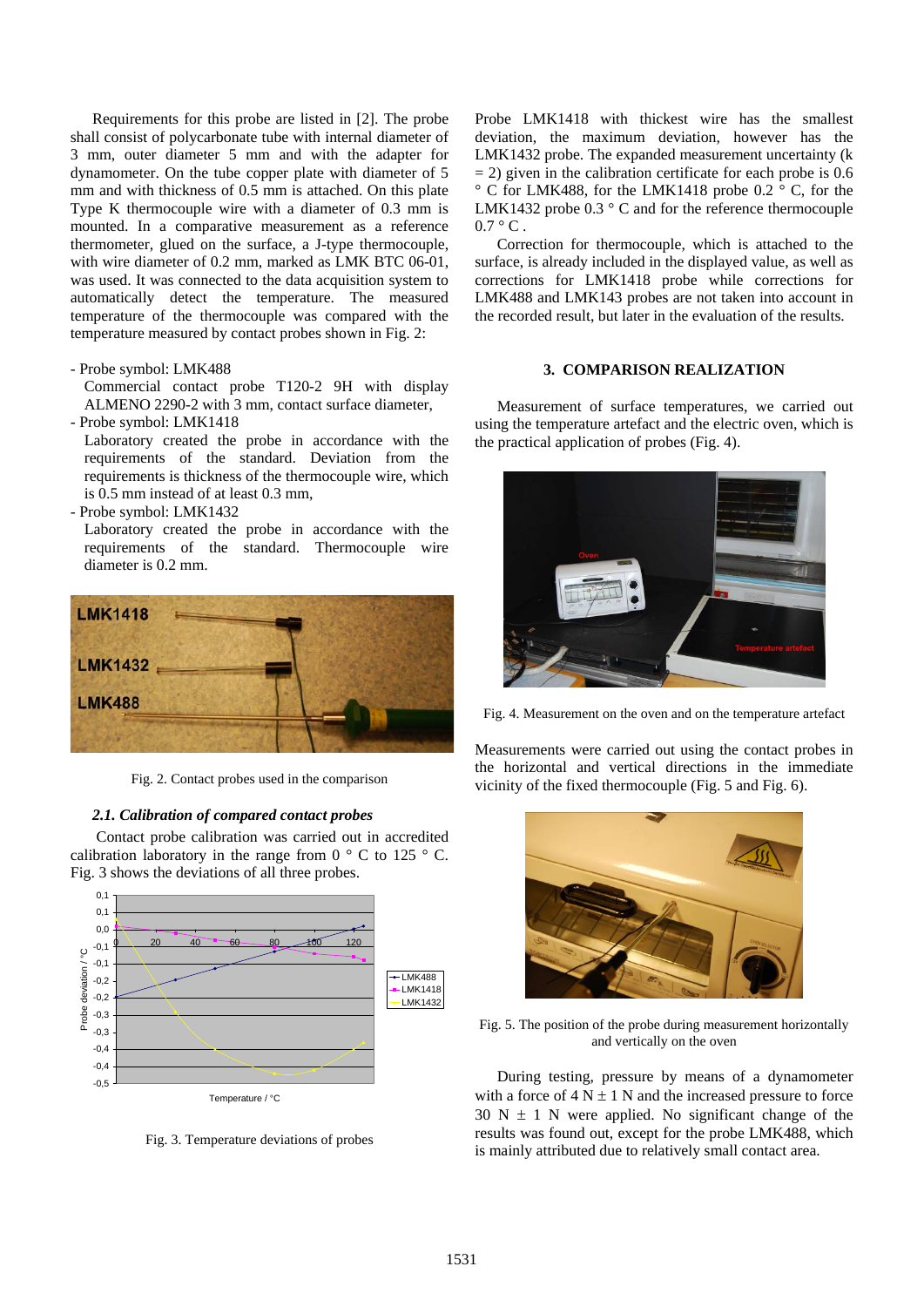

Fig. 6. The position of the probe during measurement vertically to the temperature artefact

## **4. SUMMARY OF MEASUREMENTS**

The results of the LMK488, LMK1418 and LMK1432 probes compared to the reference thermocouple are shown in Table 1. In the first column are markings of the probes in the second column are locations of measurement. In the third column is the reference value obtained by reference thermocouples, which were attached to the surface. The fourth column presents the uncorrected measured values. The fifth column presents the corrections of the probes and the sixth column contains the corrected values. The last column of Table 1 contains the deviations from the

Table 1. Gathered results of compared contact temperature probes

reference value. An example of probe response when in contact with the measured surface is presented in Fig. 7.



Fig. 7. Deviation of probe, LMK1418 from the reference thermocouple on the artefact at the temperature of 120 ° C

The probe LMK1418 with wire diameter of 0.5 mm influences the surface temperature of the measured item, the temperature measured by reference thermocouple drops just after application of the LMK1418 probe. Quite some time is needed that surface temperature reaches the same temperature as it vas before application of the probe.

| <b>Probes</b>  | On temperature<br>artefact | Reference<br>value | Measured<br>value | Correction<br>$({}^{\circ}C)$ | Corrected<br>value | Deviation from<br>reference |
|----------------|----------------------------|--------------------|-------------------|-------------------------------|--------------------|-----------------------------|
|                |                            | $({}^{\circ}C)$    | $({}^{\circ}C)$   |                               | $({}^{\circ}C)$    | $({}^{\circ}C)$             |
| <b>LMK488</b>  | horizontal 4 N             | 120,1              | 111,1             | 0,0                           | 111,1              | $-9,0$                      |
| <b>LMK1418</b> | horizontal 4 N             | 120,1              | 117,2             | $-0,1$                        | 117,1              | $-3,0$                      |
| <b>LMK1432</b> | horizontal 4 N             | 120,1              | 119,3             | $-0,4$                        | 118,9              | $-1,2$                      |
| <b>LMK488</b>  | horizontal 30 N            | 120,1              | 117,1             | 0,0                           | 117,1              | $-3,0$                      |
| <b>LMK1418</b> | horizontal 30 N            | 120,1              | 117,3             | $-0,1$                        | 117,2              | $-2,9$                      |
| <b>LMK1432</b> | horizontal 30 N            | 120,1              | 119,3             | $-0,4$                        | 118,9              | $-1,2$                      |
| <b>LMK488</b>  | vertical 4 N               | 120,0              | 112,2             | 0,0                           | 112,2              | $-7,8$                      |
| <b>LMK1418</b> | vertical 4 N               | 120,0              | 117,0             | $-0,1$                        | 116,9              | $-3,1$                      |
| <b>LMK1432</b> | vertical 4 N               | 120,2              | 119,5             | $-0,4$                        | 119,1              | $-1,1$                      |
|                |                            |                    |                   |                               |                    |                             |
|                |                            | Reference          | Measured          | Correction                    | Corrected          | Deviation from              |
| <b>Probes</b>  | On oven's                  | value              | value             |                               | value              | reference                   |
|                |                            | $({}^{\circ}C)$    | $({}^{\circ}C)$   | $({}^{\circ}C)$               | $({}^{\circ}C)$    | $({}^{\circ}C)$             |
| <b>LMK488</b>  | door                       | 117,5              | 104,3             | 0,0                           | 104,3              | $-13,2$                     |
| <b>LMK1418</b> | door                       | 118,8              | 114,4             | $-0,1$                        | 114,3              | $-4,5$                      |
| <b>LMK1432</b> | door                       | 117,8              | 117,9             | $-0,4$                        | 117,5              | $-0,3$                      |
| <b>LMK488</b>  | top                        | 92,1               | 83,2              | $-0,1$                        | 83,1               | $-9,0$                      |
| <b>LMK1418</b> | top                        | 91,2               | 88,0              | $-0,1$                        | 87,9               | $-3,3$                      |
| <b>LMK1432</b> | top                        | 91,8               | 91,6              | $-0,4$                        | 91,2               | $-0,6$                      |
| <b>LMK488</b>  | back side                  | 67,3               | 59,6              | $-0,1$                        | 59,5               | $-7,8$                      |
| <b>LMK1418</b> | back side                  | 66,4               | 64,3              | 0,0                           | 64,3               | $-2,1$                      |
| <b>LMK1432</b> | back side                  | 68,5               | 68,6              | $-0,4$                        | 68,2               | $-0,3$                      |

1532